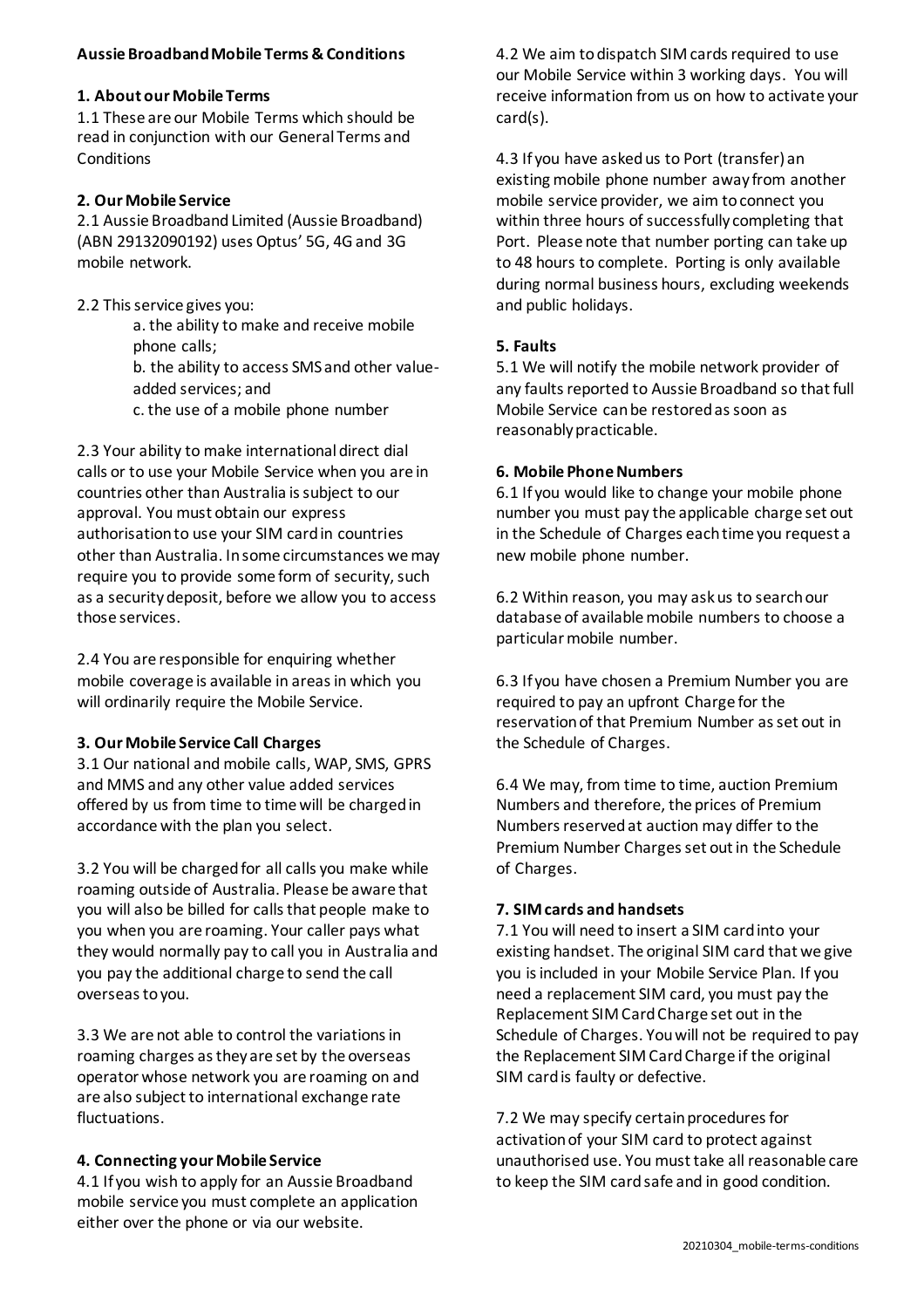7.3 If you lose your SIM card or if it is stolen (including if your handset is lost or stolen with the SIM card inserted) you need to tell us immediately. You are responsible for all Charges up until the time you tell us that your SIM card is lost or has been stolen.

7.4 All Intellectual Property in your SIM card remains the property of the supplier of that SIM card, ie: Optus.

## **8. Handset Blocking**

8.1 We are able to block your handset's IEMI number on the network or other networks if you lose your handset.

8.2 We are also able to disable your SIM card if you lose your handset, reducing your exposure to calls being made on your account.

## **9. Data Usage**

9.1 All Aussie Broadband mobile services include a data component with an included allowance.

9.2 If you exceed the included data allowance on your mobile plan, your data will stop. You can change your plan at any time via the My Aussie app/portal, or by calling us.

9.3 You can monitor your data usage on the My Aussie app/portal. Please note there can be a 48 hour delay between when you use the data and when it will be recorded on our usage website.

9.4 Unused data does not rollover from month to month.

### **10. Mobile Number Portability (MNP)**

10.1 We provide an MNP service as an option for you changing your mobile service provider.

10.2 MNP allows you to keep your existing mobile phone number when you stop using the mobile service linked to that number and take up a new mobile service with another mobile service provider. This process is known as Porting. You can only Port active mobile phone numbers.

10.3 If you wish to Port a mobile number to Aussie Broadband then you must provide authorisation either by voice or online.

10.4 If you Port away from us, you will continue to be responsible for any outstanding amounts owing to us on your account.

10.5 We are not liable to you for any direct or indirect loss or damage that you may suffer due to a failure or delay in the Porting process that was due to matters outside our control including the acts or omissions of another mobile service provider.

## **11. Calling number display**

11.1 Calling number display allows a person receiving a call from you to see your mobile phone number on their handset. Calling number display is automatically activated on commencement of your Mobile Service. If you do not want your number displayed, check your handset user guide to see whether you can deactivate the functionality yourself or contact us to deactivate this functionality for you.

### **12. Eligibility Requirements**

12.1 You do not need to purchase any other service with Aussie Broadband to be eligible for a mobile service.

12.2 Customers who have a poor credit history with Aussie Broadband may be refused a service.

## **13. Acceptable and Fair Use Policy**

13.1 Mobile plans which have "all included" calls and SMS are subject to our acceptable fair use policy, available on the website.

13.2 Customers who use their services excessively may be subject to having their account suspended or disconnected. We will contact you before disconnecting your service to allow you to remedy the breach.

13.3 You must not resell or commercially exploit any of our mobile services or SIM cards. You must not re-route call traffic through this service or use it for toll bypass.

### **14. Definitions**

14.1 In our Mobile Terms, the following words and abbreviations have the following meanings: **Equipment Identity Register** means the GSM equipment identity register database, which contains information on the identity of mobile equipment to prevent calls from stolen, unauthorised or defective mobile stations. **GSM** means the global system for mobile communication. In Australia, GSM is used to refer to the 900MHz band.

**GPRS** means General Packet Radio Service. **IMEI** means the International Mobile Equipment Identity

**MMS** means Multimedia Messaging Service.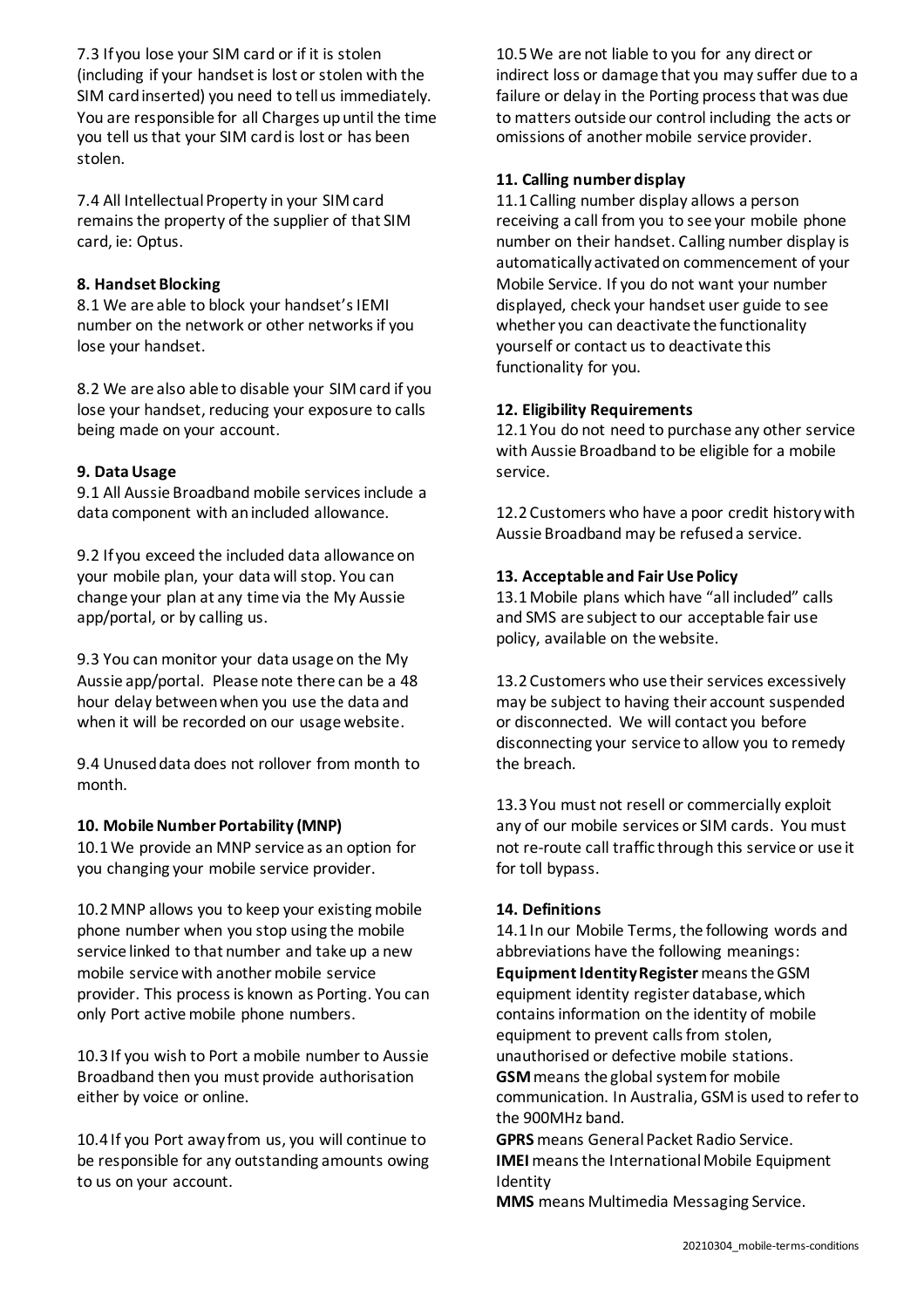**Mobile Service** means any of Aussie Broadband's mobile telephone services which access Optus' 5G, 4G and 3G networks.

**Mobile Number Portability** (MNP) means the ability to Port a mobile telephone number as described in clause 10.

**MSN** means a Customer's mobile service number allocated pursuant to the Telecommunications Numbering Plan 1997.

**Port or Porting** means to keep your existing mobile phone number when you stop using one mobile service provider's services and take up a new mobile service with another mobile service provider.

**Premium Number** means a specially reserved mobile phone number that you have purchased the right to use. The Charges for Premium Numbers are set out in the Schedule of Charges.

**Replacement SIM Card Charge** means the charge for replacing your SIM card as set out in the Schedule of Charges.

**Roaming** means using your Mobile Service when you are in countries other than Australia.

**Schedule of Charges** means the schedule of charges documented in our Mobile Schedule.

**SIM** means Subscriber Identity Module, a removable card or module which is used in the GSM authentication procedures and contains the international subscriber identity (IMSI) number and other subscriber data, any associated information and intellectual property.

**SMS** means Short Messaging Service. **WAP** means Wireless Application Protocol.

## *Important Customer Information: Your Rights and Obligations*  **Mobile Porting Terms and Conditions**

1. You may be able to port your mobile number from your current mobile service provider to Aussie Broadband if that mobile number is declared portable under the Australian Communications and Media Authority's Telecommunications Numbering Plan 1997 which you may obtain a copy of by visiting www.acma.gov.au

2. Aussie Broadband agrees to comply with the operational procedures for porting mobile numbers described in the Australian Communications Industry Forum's Industry Code - Mobile Number Portability ACIF C570 2005 (MNP Code), you may obtain a copy of this by visiting www.acif.org.au. The terms "Customer Authorisation", "Port Cutover Notification Confirmation" and "Standard Hours of Operation" have special meanings as described in the MNP Code.

3. The terms of Aussie Broadband's Agreement will apply to the supply of mobile services to you by Aussie Broadband once you have successfully ported your mobile number to Aussie Broadband.

4. If your mobile number cannot be ported to Aussie Broadband then your application to become a mobile customer will be cancelled and you will not become a mobile customer. Alternatively, you may choose a new mobile number from Aussie Broadband.

5. You acknowledge that:

a. Only your mobile number ports to Aussie Broadband. Existing value added services (including voice mail, SMS, paging or facsimile services) provided by your current mobile service provider may be lost and new value added services will be provided by or on behalf of Aussie Broadband.

b. There may be costs and obligations associated with porting your mobile number away from your current mobile service provider and you may lose any remaining pre-paid call credits if you port from a pre-paid mobile service.

c. You may have an ongoing contract with your current mobile service provider which requires the payment of cancellation and/or terminations fees to that mobile service provider if you port to Aussie Broadband. Any such fees are your responsibility.

d. Regardless of whether your mobile number is successfully ported to Aussie Broadband, you will still be responsible for any amounts owing to your current mobile service provider.

e. Your current mobile service provider may or may not disconnect your existing mobile service and/or value added services.

f. If you are transferring your service to us from another mobile provider you may need to purchase a new handset, or get it unlocked by your previous provider (if it is locked to the provider).

g. If you intend to use your existing handset, you may need to get it unlocked or reprogrammed prior to porting. You may also need to get a new handset.